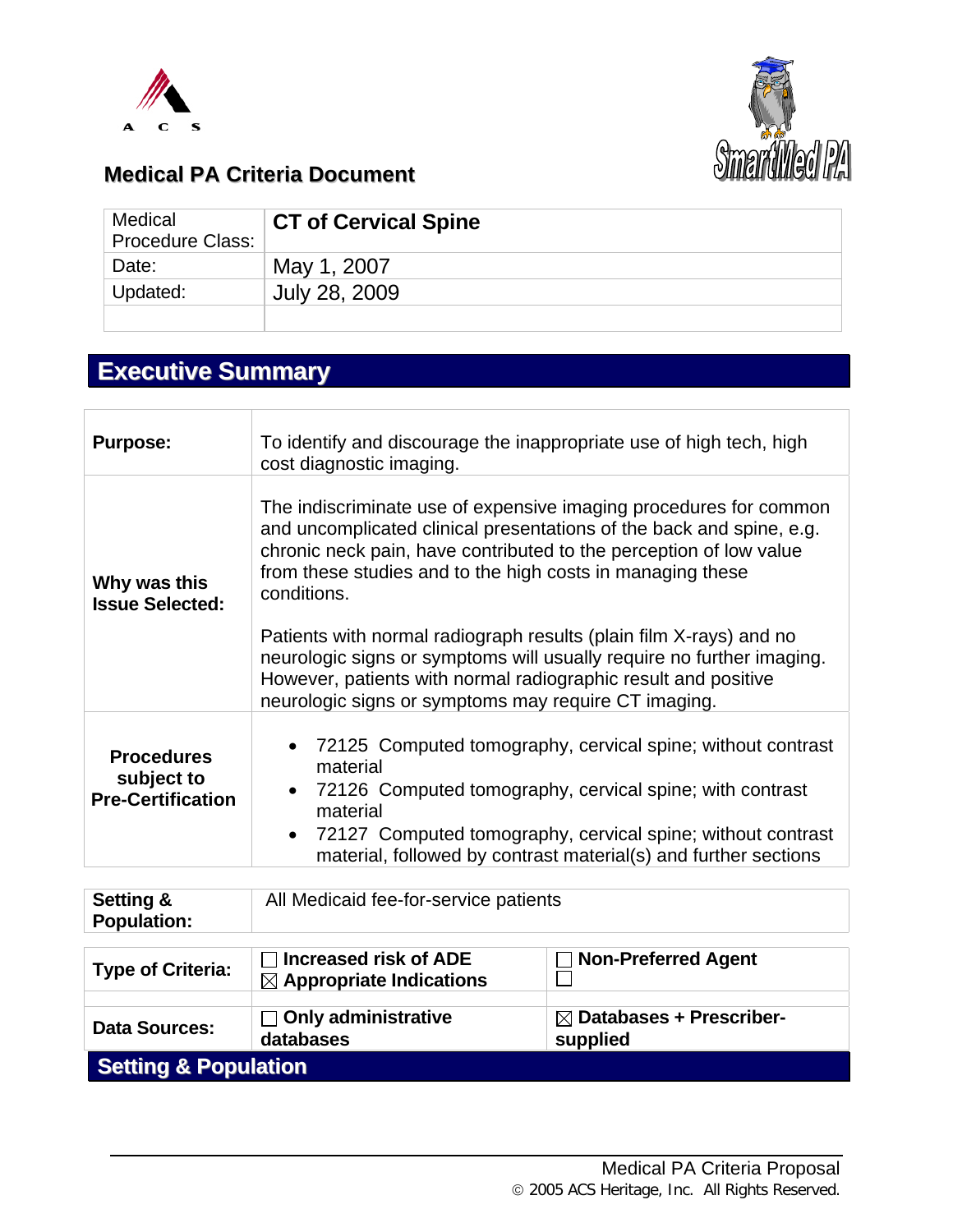- Procedure Group for review: CT of Cervical Spine
- Common Diagnostic Indications: Pain, radiculopathy, new or progressive neurologic symptoms or deficits.
- Considerations: Unless contraindicated, MRI is the preferred modality for most cervical spine imaging over CT, except for a few indications such as evaluation of suspected fracture or fracture follow-up.
- Age range: All patients

## **Approval Criteria**

**Patients with any of the following diagnostic indications for CT of the Cervical Spine, which may include supporting clinical information:** 

- Persistent pain or radiculopathy, with > 6 weeks of conservative therapy and inadequate response to treatment
- New or progressive neurologic symptoms or deficits, e.g. motor or sensory loss attributable to cervical pathology
- Signs or symptoms of spinal cord or nerve root compression, e.g. from disc herniation or spinal stenosis
- Multiple Sclerosis or other demyelinating diseases or myelopathies
- Infectious or inflammatory processes
- Possible spinal cord injury and post-traumatic neurologic deficit
- Post-operative evaluation, with new neurologic findings
- Tumor evaluation, for suspected or documented lesions
- Fracture evaluation for suspected or known fracture

#### **Approval Diagnoses (Appendix A)**

| <b>Condition</b>                                                                                                          | <b>Submitted ICD-9</b><br><b>Diagnoses</b> | <b>CPT</b>                                                                       | Date<br>Range |
|---------------------------------------------------------------------------------------------------------------------------|--------------------------------------------|----------------------------------------------------------------------------------|---------------|
| Persistent pain or radiculopathy<br>with $> 6$ weeks of conservative<br>therapy and inadequate response<br>to treatment.  | 720.0 - 724.9, 729.2, 781<br>- 781.99, 782 | 61055,62310,<br>97530, 97810<br>- 87814.<br>$98925 -$<br>98929, 98940<br>- 98942 | 12 months     |
| New or progressive neurologic<br>symptoms or deficits<br>(motor/sensory loss) attributable to<br>Cervical spine pathology | 720.0 - 724.9, 729.2, 781<br>- 781.99, 782 | NA.                                                                              | 12 months     |
| Signs or symptoms of spinal cord<br>or nerve root compression (disc<br>herniation/spinal stenosis)                        | 720.0 - 724.9, 729.2, 781<br>- 781.99, 782 | NA.                                                                              | 12 months     |
| Multiple sclerosis or other<br>demyelinating diseases or<br>myelopathies                                                  | 340, 341 - 341.9                           | NA.                                                                              | 12 months     |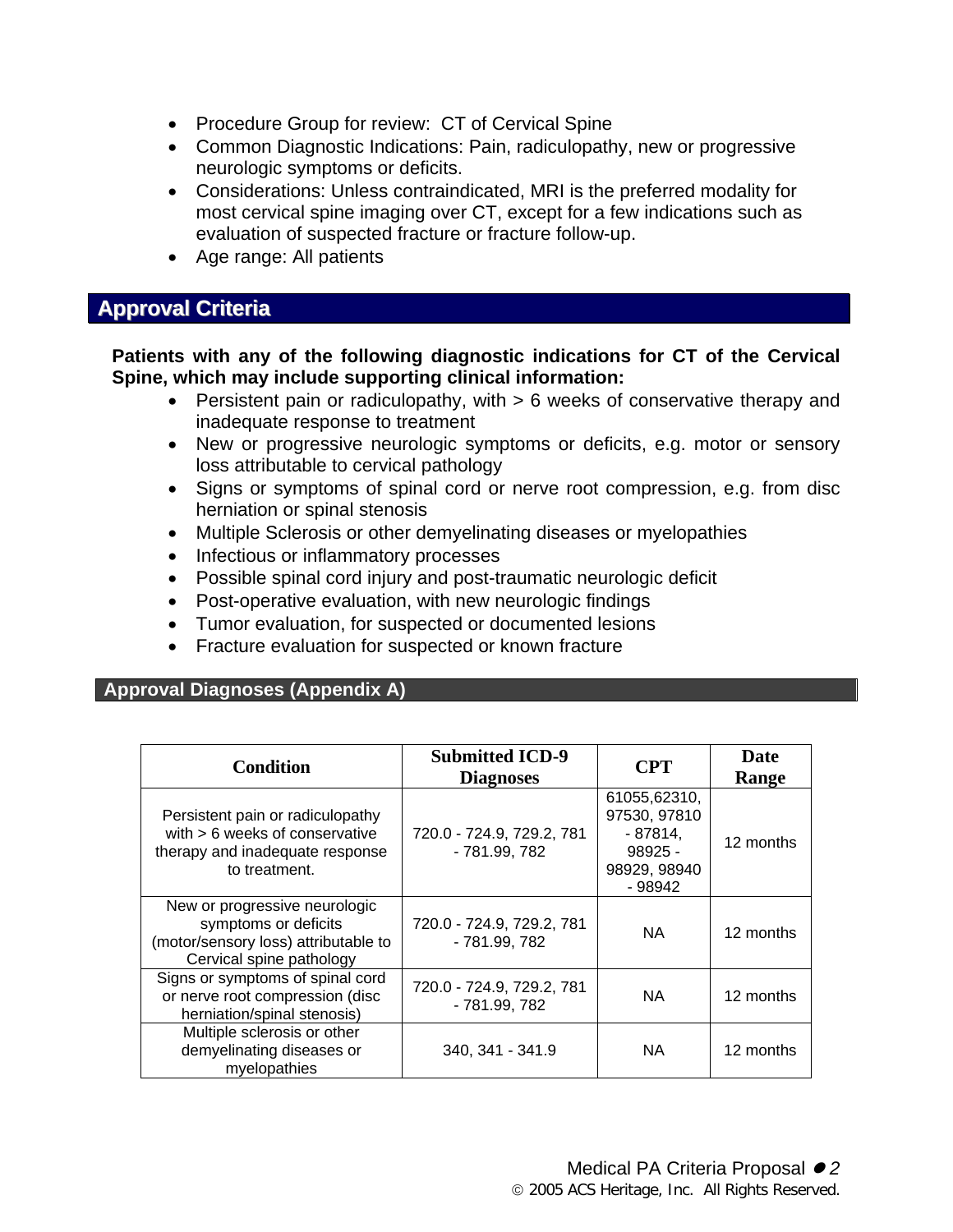| <b>Condition</b>                                                        | <b>Submitted ICD-9</b><br><b>Diagnoses</b>                                                       | <b>CPT</b> | <b>Date</b><br>Range |
|-------------------------------------------------------------------------|--------------------------------------------------------------------------------------------------|------------|----------------------|
| Other and unspecified Prion<br>Disease of the Central Nervous<br>System | 046.79                                                                                           | NA.        | 12 months            |
| Infectious or inflammatory<br>processes                                 | 730.9                                                                                            | NA.        | 12 months            |
| Possible spinal cord injury and<br>post-traumatic neurological deficit  | 952 - 952.09, 952.8,<br>952.9                                                                    | <b>NA</b>  | 12 months            |
| Post-operative evaluation, with<br>new neurologic findings              | 720.0 - 724.9, 729.2, 781<br>- 781.99, 782                                                       | NA.        | 12 months            |
| Tumor evaluation, for suspected or<br>documented lesions                | 170, 192.2, 192.3, 192.8,<br>192.9, 198.3, 198.4,<br>213.2, 225.3, 225.4,<br>225.8, 225.9, 237.5 | NA.        | 12 months            |
| Fracture evaluation, for suspected<br>or known fracture                 | 805 - 805.18, 806.0 -<br>806.19                                                                  | <b>NA</b>  | 12 months            |

## **Denial Criteria**

**Requests will be denied if patient has none of the above diagnostic indications for CT of the Cervical Spine. Some of these requested exams may be approvable upon the submission of appropriate supporting clinical information.** 

- For patients with chronic neck pain and the absence of neurologic signs and symptoms, plain radiographs should usually be the initial study performed in their evaluation
- Has not had a Cervical Spine X-ray in the last 60 days
- Have had a CT or MRI of the Cervical Spine in the last 180 days

#### **References**

- 1. Van Der Donk J, Schouten JS, Passchier J, et al. The associations of neck pain with radiological abnormalities of the cervical spine and personality traits in a general population. J Rheumatol 1991; 18(12): 1884-1889.
- 2. Gore DR, Sepic SB, Gardner GM, Murray MP. Neck pain: a long-term followup of 205 patients. Spine 1987; 12(1): 1-5.
- 3. Robinson DD, Cassar-Pullicino VN. Acute neck sprain after road traffic accident: a long-term clinical and radiological review. Injury 1993; 24(2): 79- 82.
- 4. Ohnmeiss DD, Guyer RD, Mason SL. The relation between cervical discographic pain responses and radiographic images. Clin J Pain 2000; 16(1): 1-5.
- 5. Tong C, Barest G. Approach to imaging the patient with neck pain. J Neuroimaging 2003; 13:5-16.